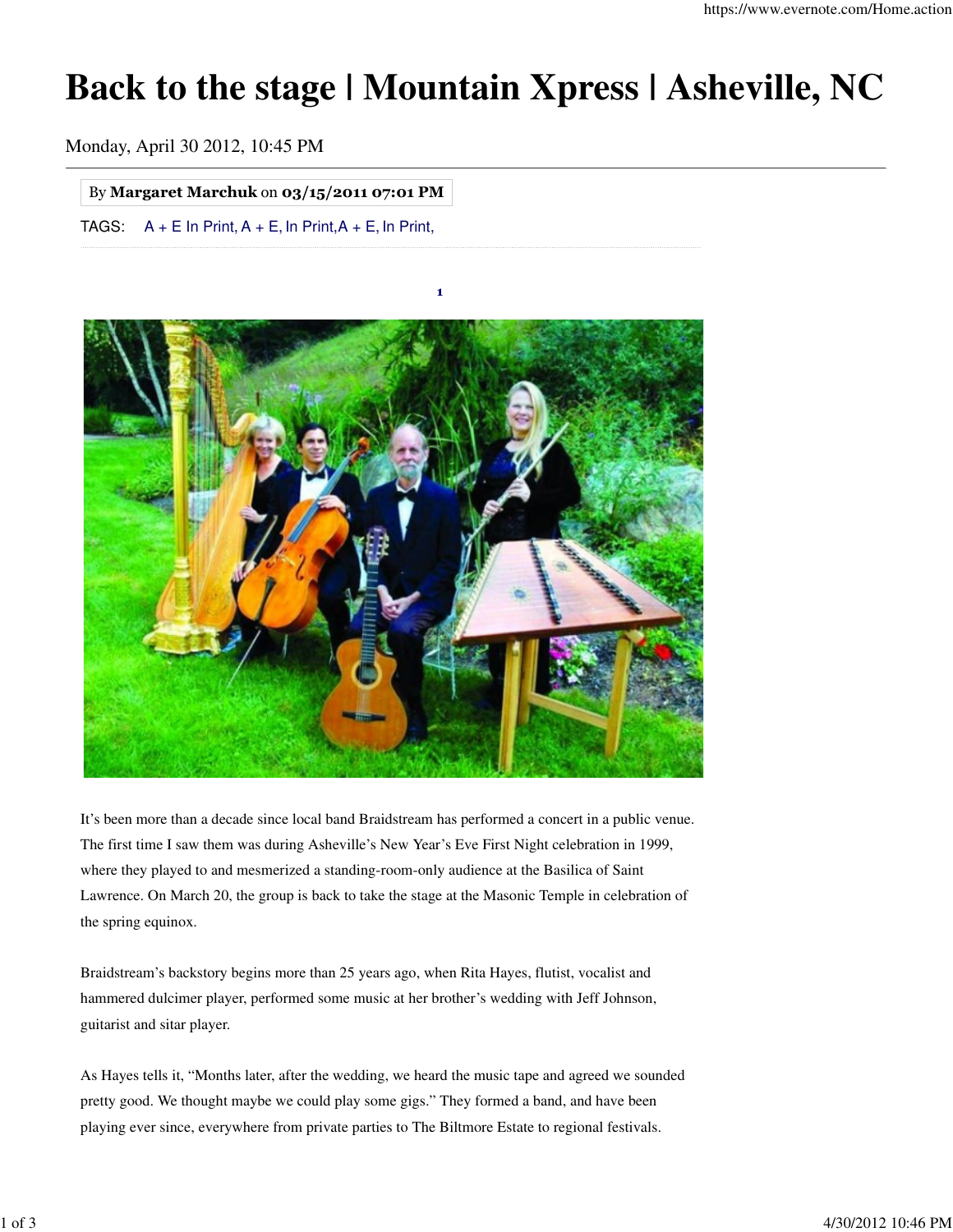The band's name was actually conceived a decade before the group existed. A friend dubbed their sound braidstream back in 1976, Hayes says. "I was being an Earth Mama living in a cabin off the grid on top of a mountain," she says. "Jeff would come to visit and we would sit on the front porch and play duets. One day, a friend who was visiting left and could hear our music as he walked down the mountain along a stream."

Lulled by the music of the flutes mixing and mingling with the sound of the flowing water, the word "braidstream" came to him. Hayes and Johnson liked the word. For them the term represented the confluence of musical energies, the mix of sound and the spirit.

That mix will be part of the musical repertoire for the spring equinox performance, Hayes says. She describes the program as "World music — a bit of Celtic, Asian, some Middle Eastern." Like the occasion it celebrates, Braidstream's intention is to capture the essence of the return of light and warmth and bring it to the audience.

The current core formation of Braidstream consists of Hayes and Johnson, both classically trained with a jazz background, joined by Paul GhostHorse on cello and harpist Judy Wolter-Bailey. Hayes, who has been playing in the Asheville Symphony Orchestra for nearly 20 years, met GhostHorse when he became an orchestra member. He joined Braidstream in 1998. Along with his classical pedigree, GhostHorse brings a confluence of Native American sounds and teachings, picked up through travels with his Native American elder father who lectured on the university circuit.

Bailey, an award-winning harpist who has been perfecting her talent since she was 9 years old, discovered Braidstream more than 15 years ago when she was touring the Biltmore House where the musicians were playing. She loved their sound, and thought it would be nice to play with them. When the opportunity arose six years ago, she joined. She also continues to perform as the principle harpist of the Hendersonville Symphony Orchestra and the Blue Ridge Harp Ensemble.

Well-known percussionist River Guerguerian, Canadian born (of Armenian-Egyptian extraction) often joins Braidstream on gigs. He will add his magical beat to the equinox performance.

Accomplished keyboardist Daniel Barber also joins Braidstream's March concert. A percussionist as well, Barber is known for helping to facilitate the famous downtown Asheville Friday night drum circle.

What advice would veteran musician Hayes offer to other local artists considering music as their life's work?

"Do what you love to do," she says. "Don't worry about chasing public taste — who knows whatever that is. Stay with the integrity of what you want to bring forth; what satisfies your soul. If you feel good about what you are doing, then the audience is going to respond."